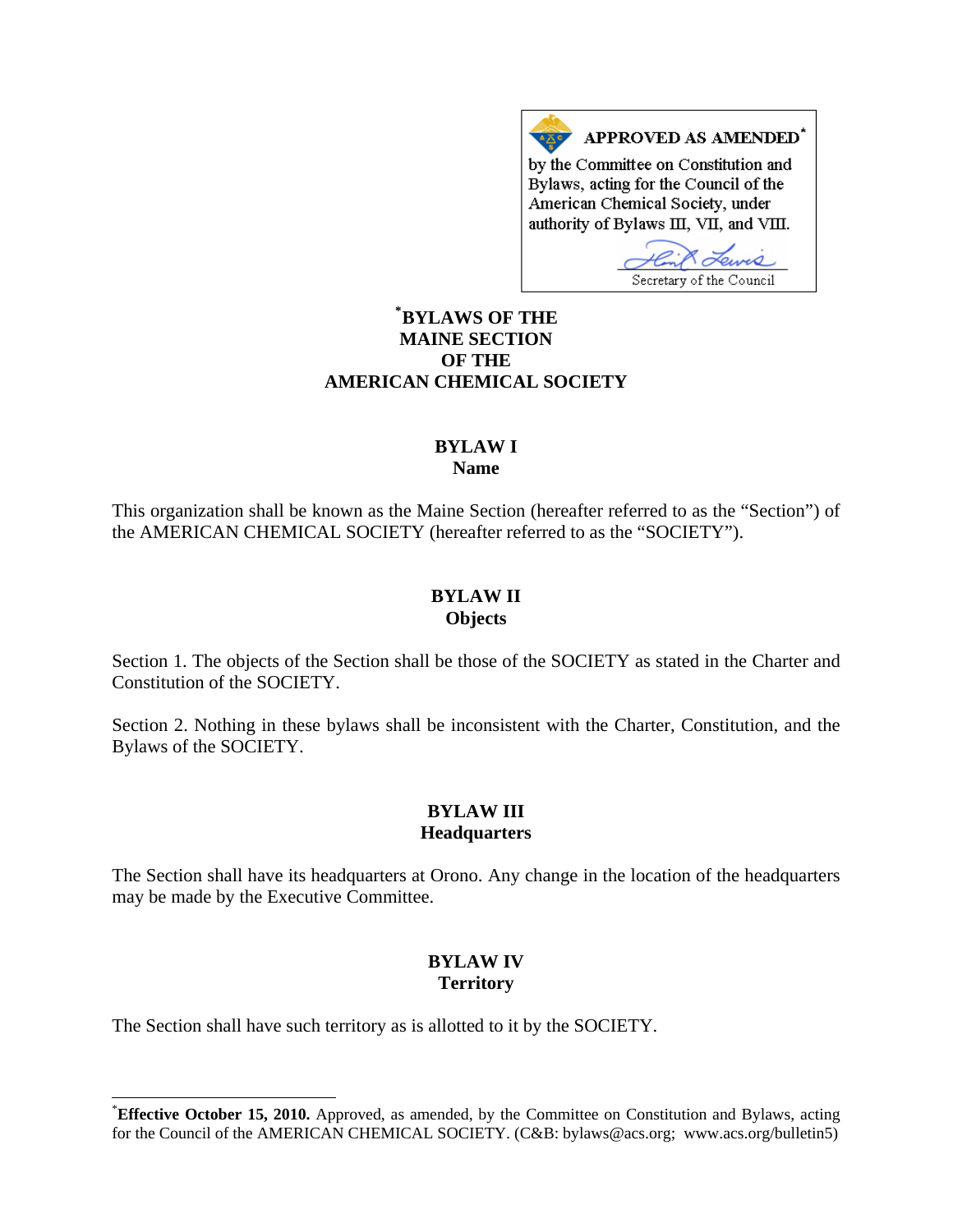# **BYLAW V Members and Affiliates**

Section 1. The members of the Section shall consist of members of the SOCIETY residing in the territory of the Section, provided that exceptions to this rule shall be made in conformity with the Constitution and Bylaws of the SOCIETY.

Section 2. The Section may have Local Section Affiliates and Society Affiliates as authorized in the Constitution and Bylaws of the SOCIETY. Society Affiliates and Local Section Affiliates may not vote or hold an elective position of the Section or vote on Articles of Incorporation or the bylaws of the Section. In addition, Society Affiliates may serve as non-voting members of the Executive Committee whereas Local Section Affiliates may not serve as members of the Executive Committee.

Section 3. A STUDENT MEMBER may hold an elective position except Councilor or Alternate Councilor. A STUDENT MEMBER may not serve as a Temporary Substitute Councilor.

Section 4. Members and affiliates shall have such rights and privileges as are accorded them by the Constitution and Bylaws of the SOCIETY.

### **BYLAW VI Officers and Manner of Election**

Section 1. The officers of the Section shall be a Chair, a Chair-Elect, the Past Chair, a Secretary, a Treasurer, and an Archivist. The offices of Secretary and Treasurer may be held by one person. The Archivist may in addition hold any one other office.

Section 2. The Secretary, Treasurer, Archivist, and Chair-Elect shall be elected biennially for a term of two years. The Councilor and Alternate Councilor(s) shall be elected for three-year terms. In the case of a tie, run-off elections shall be held until a candidate is elected. All officers shall assume their responsibilities on January 1 of the first year of their terms, or as soon thereafter as they are qualified, and shall serve until their duly elected successors take office. In the event of a vacancy in the office of Chair, the Chair-Elect shall immediately succeed to the office of Chair for the remainder of the calendar year plus two additional years. All other vacancies shall be filled by the Executive Committee by interim appointment for the period up to the next regular election. In the event that an office would be left vacant because of the lack of a replacement, the departing officer may serve beyond their regular term until a replacement can be found through election.

Section 3. Councilors and Alternate Councilors are considered officials of the Section. Any vacancy in the position of Councilor or Alternate Councilor shall be filled at the time of the next annual election, with the vacancy filled until the next annual election by appointment by the Executive Committee.

Section 4. In the year of an election, the Chair shall appoint a Nominating Committee of not less than three members to provide nominees for the elective offices named above.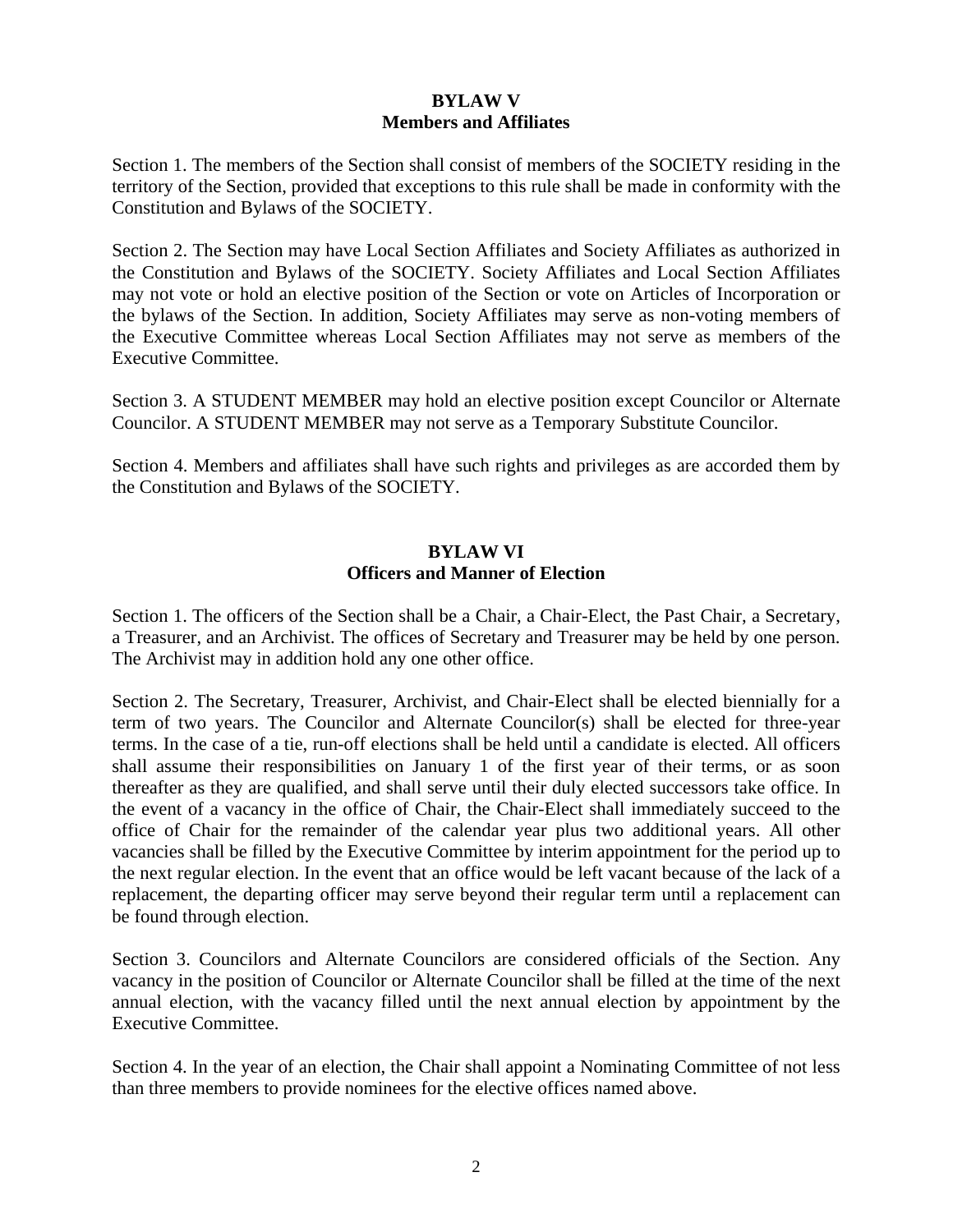Section 5. The Nominating Committee shall present its report to the Secretary not later than May 15, and the Secretary shall distribute this list to each member not later than May 31. Additional nominations may be made by written petition by the Section members. Such petitions must be received by the Secretary not later than July 1.

Section 6. Irrespective of other provisions of these bylaws, the name of a nominee shall be presented for balloting only if the nominee has indicated a willingness to serve if elected. It shall be the responsibility of the group submitting a nomination to the Secretary to present to the Secretary, at the same time, evidence of the willingness of the nominee to serve if elected.

Section 7. The Secretary shall prepare a ballot of the nominees for the elective offices and shall distribute the ballot to each member. Ballots shall be returned to the Secretary by mail, hand or acceptable electronic means as described below.

Section 8. In accordance with the SOCIETY's Bylaws, balloting procedures should ensure fair balloting that is open to all eligible members, protection against fraudulent balloting, and the timely reporting and archiving of balloting results.

Section 9. Balloting may be conducted by paper or electronic means. All valid ballots shall be counted before December 1. The Chair or Secretary shall certify the results and notify the membership as soon as possible.

# **BYLAW VII Recall of Elected Officials**

Section 1. The elected officials of the Section (Officers or elected Executive Committee Members) are subject to recall for neglect of duties or conduct injurious to the SOCIETY. Recall procedures are not applicable to Councilors and Alternate Councilors elected by Local Sections.

Section 2. The recall of an official shall be initiated when a signed petition, indicating in writing the specific charges and reasonable substantiating evidence is submitted to the Chair from at least five voting members of the Section. In the event the Chair is the official in question, the Vice-Chair or Chair-Elect shall receive the petition and shall assume the duties of the Office of Chair with respect to this issue until the issue is resolved.

Section 3. The Chair shall, without delay, determine that the petitioners are aware of the gravity of their actions and the procedures to be followed. The Chair shall seek an alternate resolution to the problem and a withdrawal of the petition at this time. In the absence of a resolution to the problem, the Chair shall present the issue to the Executive Committee as a new business item at the next Executive Committee meeting.

a. The Executive Committee shall promptly continue the recall process or dismiss the petition as ill-founded or find an alternative solution to the problem. The Chair shall promptly inform the petitioners and the official of the decision of the Executive Committee.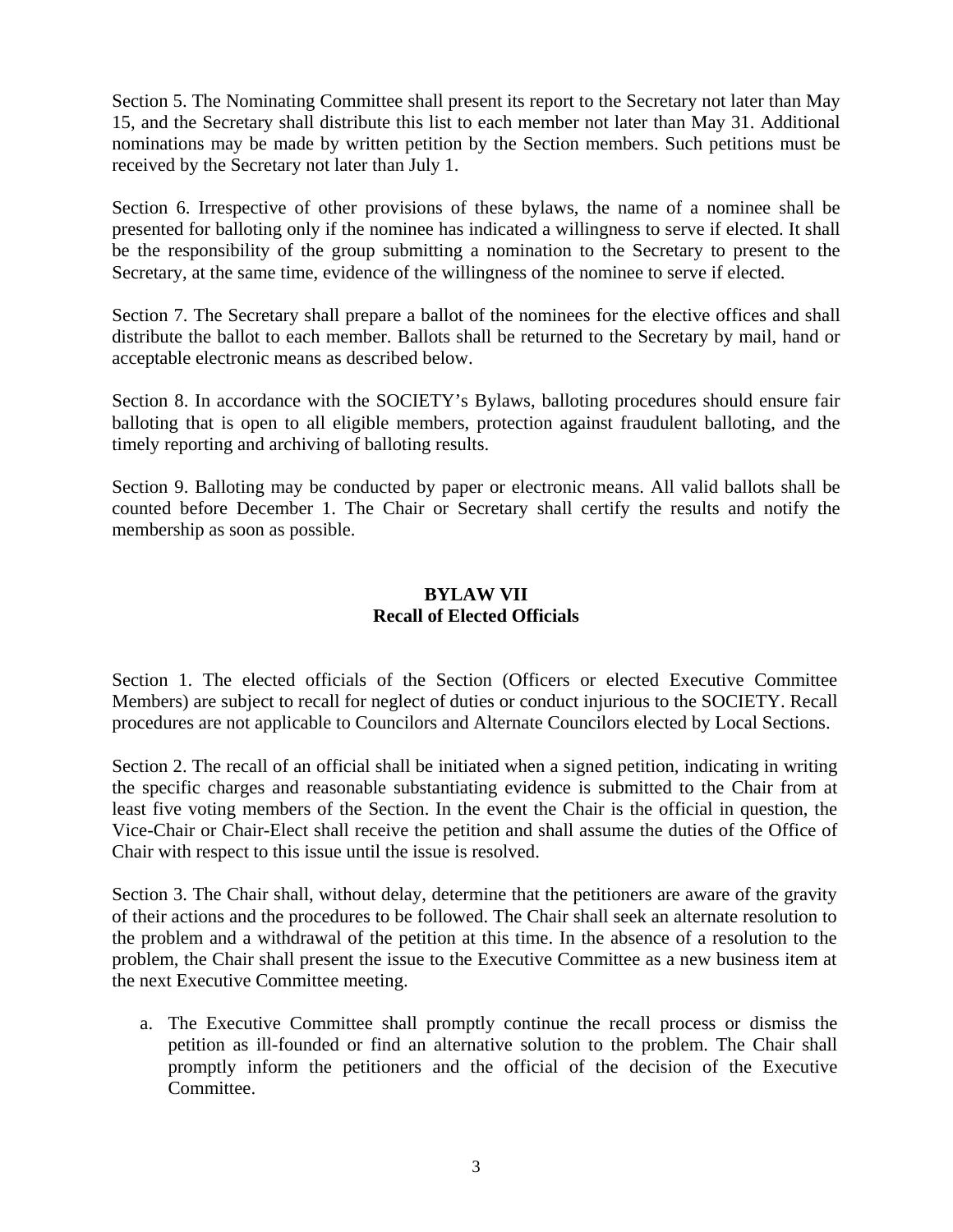- b. If the proceedings continue, the Chair shall assign the duties of the official to another qualified member of the Section until the issue is resolved.
- c. If the proceedings continue, the official shall be offered an opportunity to answer the allegations in the petition before the Executive Committee.

Every reasonable effort shall be made to contact the official throughout this procedure. That effort shall include a certified letter to the last known address on the official SOCIETY membership rolls. Upon notification, the official shall have thirty days to make a written response to the allegations. The Executive Committee shall decide whether to proceed after studying the official's response. The Chair shall inform the official and the petitioners of the decision of the Executive Committee.

If no contact with the official can be made after a reasonable effort, the Executive Committee may remove the official in question with a two-thirds vote of the remaining members.

- d. If the proceedings continue, the official shall choose one of the following options:
	- (1) The official may resign.
	- (2) The official may request a recall vote in the same manner as the original election, which must be consistent with the Section bylaws. The voting membership shall be informed, through brief written statements prepared by the Executive Committee and the official, of the issues involved with the recall vote. Both statements shall be distributed to the voting membership before the vote is taken.
	- (3) The official may request a hearing and a recall vote by the remaining members of the Executive Committee. A two-thirds vote of the remaining members of the Executive Committee shall be required to recall the official.
	- (4) The official may choose not to respond and thus forfeit the position.

Section 4. The vacancy provisions of these bylaws shall be used to fill a vacancy caused by a recall process. The membership of the Section and the Executive Director of the SOCIETY shall be informed of the results of the recall process and the replacement of the official.

### **BYLAW VIII Duties of Officers**

Section 1. The duties of officers shall be such as usually pertain to the offices they hold. The Chair, Chair-Elect, and Treasurer shall be *ex officio* members of all Standing Committees.

Section 2. The Treasurer shall receive and deposit all funds paid to the Section, and shall disburse funds of the Section upon vouchers approved by the Executive Committee.

Section 3. The Archivist shall keep all records of the Section, except those of the current year, which shall be kept by the Secretary.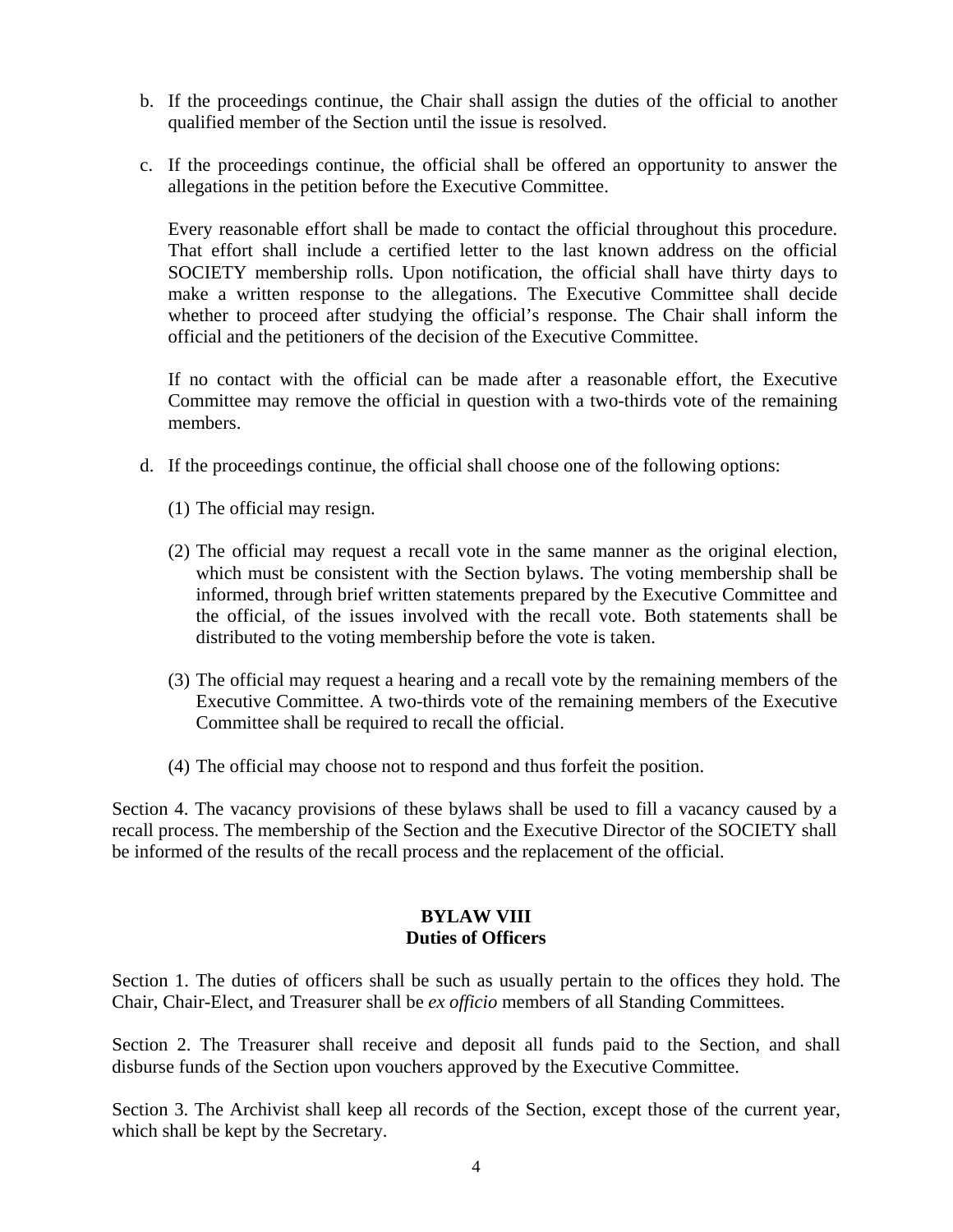Section 4. The Secretary or outgoing Secretary shall distribute to each incoming officer and official, a copy of the Section's bylaws. The Archivist shall keep copies on file and shall be prepared to distribute a copy to any member who requests it.

Section 5. Details of duties of officers and of Section operations shall be specified, accumulated, and kept up to date in an Operations Manual to be maintained by the Secretary or such alternative as may be designated by the Executive Committee.

### **BYLAW IX Committees and Their Duties**

Section 1. The Standing Committees shall be an Executive Committee, a Program Committee, a Long-Range Planning Committee, an Awards Committee, and a Budget Committee. Other committees may be necessary for the proper conduct of the affairs of the Section.

Section 2. The Executive Committee shall consist of the officers and officials of the Section (except the Archivist) as stated above, and shall have charge of the affairs, funds, and property of the Section, and of all other matters not otherwise provided for in the bylaws. The Chair shall serve as Chair of this committee.

Section 3. The Program Committee shall consist of its *ex officio* members and such other members as the Chair shall appoint. It shall be the duty of the Program Committee to plan in the spring of each year for the meetings and program of the Section during the ensuing year. The Chair-Elect shall serve as Chair of this committee.

Section 4. The Long-Range Planning Committee shall consist of its *ex officio* members and two other members appointed by the Section Chair for a term of four years. Vacancies on this committee shall be filled by an appointment by the Section Chair when the vacancy arises, for a term equal to the remaining term of the member being replaced. It shall be the duty of the Long-Range Planning Committee to examine all proposals related to long-range Section activities that are referred to it by the Section or that originated within the committee itself, and to present these to the Section for its consideration. Each year, at the first meeting of this committee, it shall elect its Chair for the year.

Section 5. The Awards Committee shall consist of its *ex officio* members and one additional member appointed by the Section Chair each year for a term of one year. It shall be the duty of the Awards Committee to manage all award and grant programs of the Section and to select the recipients of such awards and grants. The Section Chair-Elect shall serve as Chair of this committee.

Section 6. The Budget Committee shall consist of its *ex officio* members and such other members as the Section Chair shall appoint. It shall be the duty of the Budget Committee to prepare in the spring of each year a budget for the Section for the ensuing year and to present this budget to the Section for its approval. The Treasurer shall serve as Chair of this committee.

Section 7. Ordinarily, appointed members of Standing Committees shall be appointed in January of each year and shall assume their duties immediately.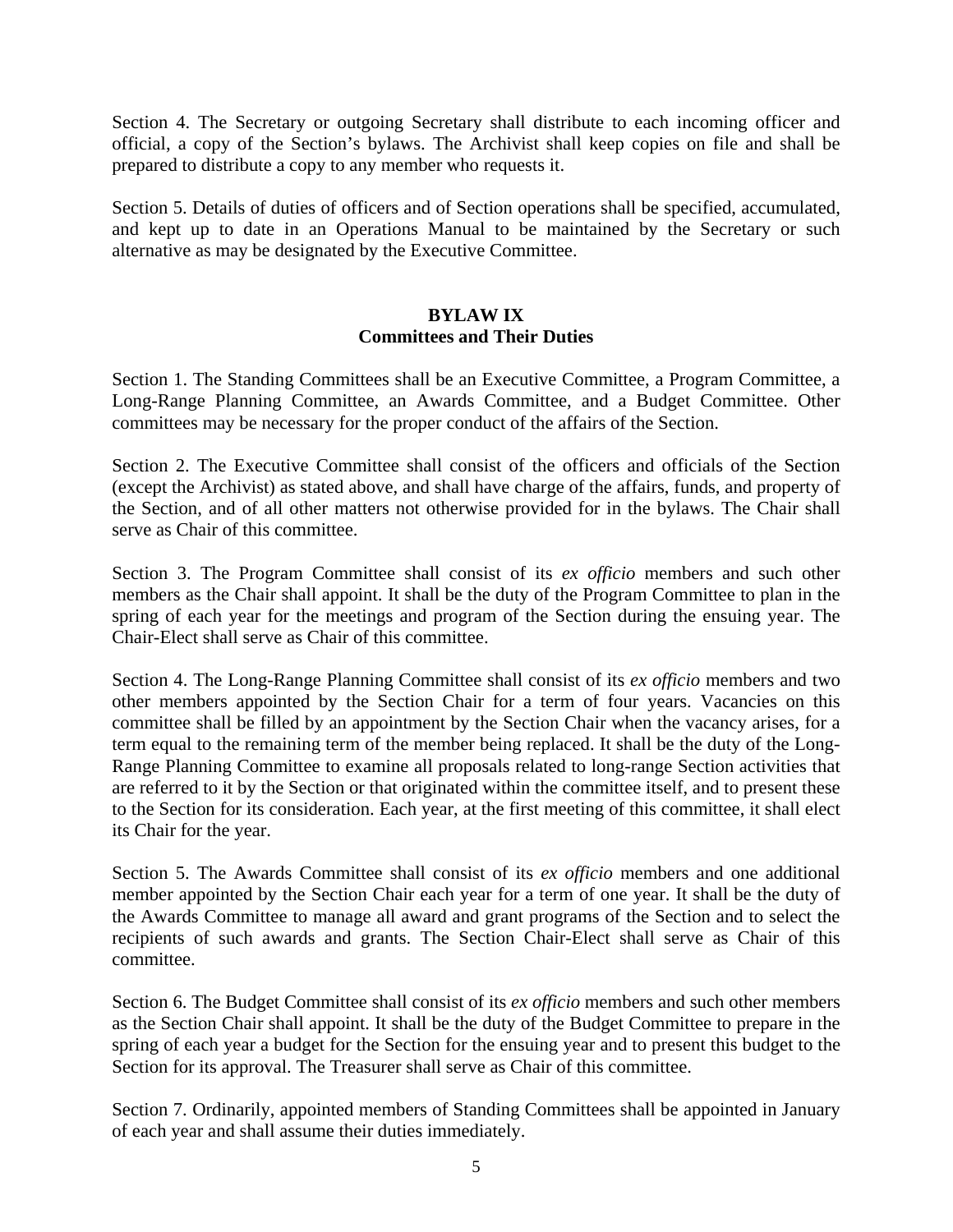Section 8. All committees not otherwise provided for in these bylaws shall be appointed from time to time by the Section Chair with approval by the Executive Committee.

Section 9. The Executive Committee shall oversee the functioning of all committees.

## **BYLAW X Meetings**

Section 1. There shall be, at the minimum, a Fall General Meeting and a Spring General Meeting. These meetings may coincide with other Section Activities such as presentations by invited speakers.

Section 2. Special meetings may be called by the Executive Committee or by the Secretary on request of notice of five members of the Section. The calls for special meetings shall recite the exact nature of the business intended to be transacted and no other business shall transpire at such meetings.

Section 3. A quorum for regular and special meetings of the Section shall consist of 10 members of the Section. The quorum for committee meetings shall be a majority of its members. In the absence of a quorum, regular and special meetings shall adjourn to a date.

Section 4. The Executive Committee shall meet upon due notice to its members at the call of the Chair or at the request of a majority of the members of the Executive Committee. Meetings may be conducted face-to-face or electronically involving a majority of members of the Executive Committee.

# **BYLAW XI Dues**

Section 1. All members and Society Affiliates of the Section may be requested to pay voluntarily such annual Local Section dues as may be set by the Executive Committee.

Section 2. The annual dues of Local Section Affiliates shall be set by the Executive Committee in accordance with the Constitution and Bylaws of the SOCIETY. Failure to pay such dues for the current year shall terminate the affiliation.

# **BYLAW XII Amendments**

Section 1. These bylaws may be amended in the following manner:

a. The proposed amendment have been first submitted to the Executive Committee and shall have been evaluated by the members of that Committee.